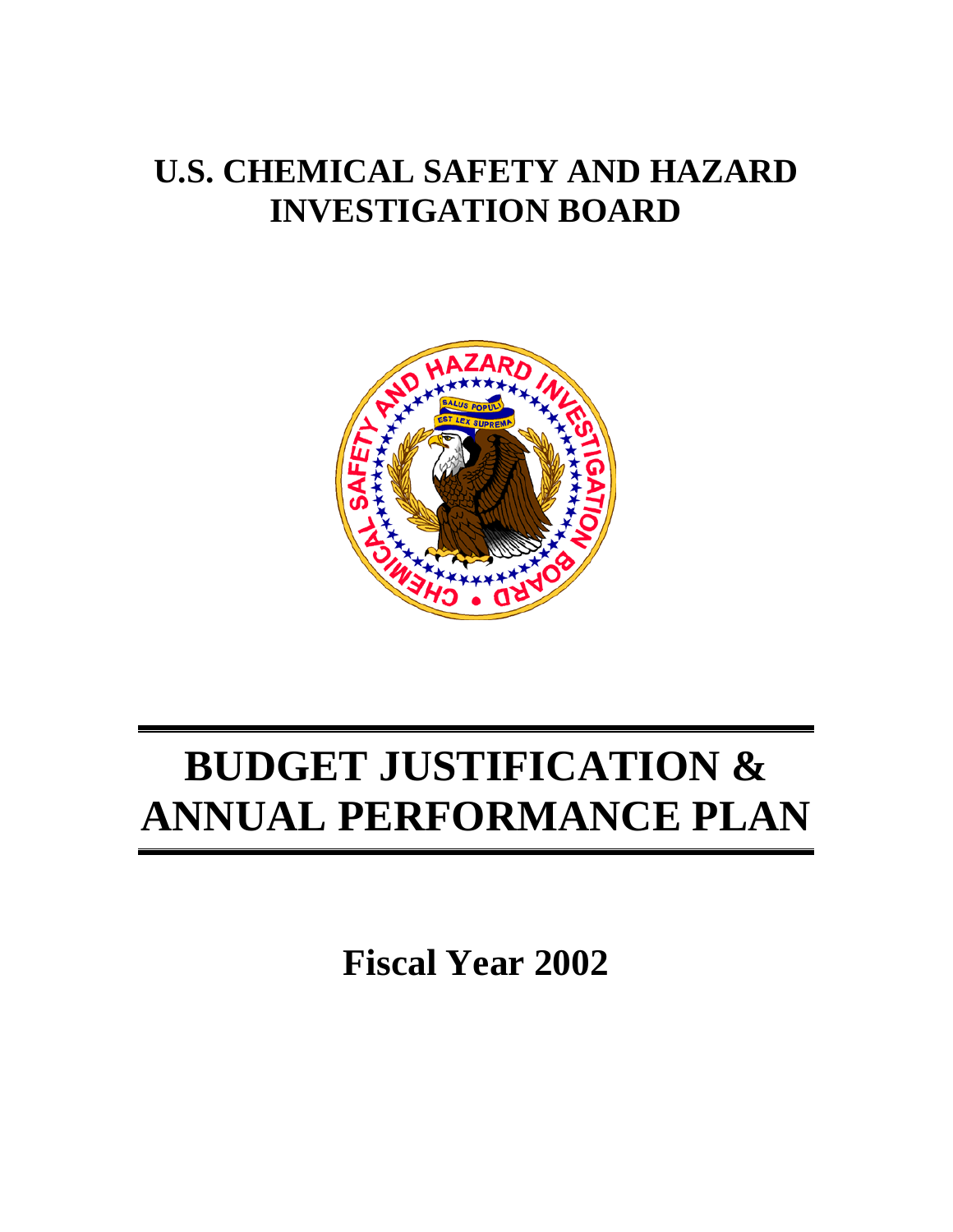# U.S. CHEMICAL SAFETY AND HAZARD INVESTIGATION BOARD

# **BUDGET JUSTIFICATION & ANNUAL PERFORMANCE PLAN**

# **FISCAL YEAR 2002**

# **TABLE OF CONTENTS**

 $\mathbf{i}$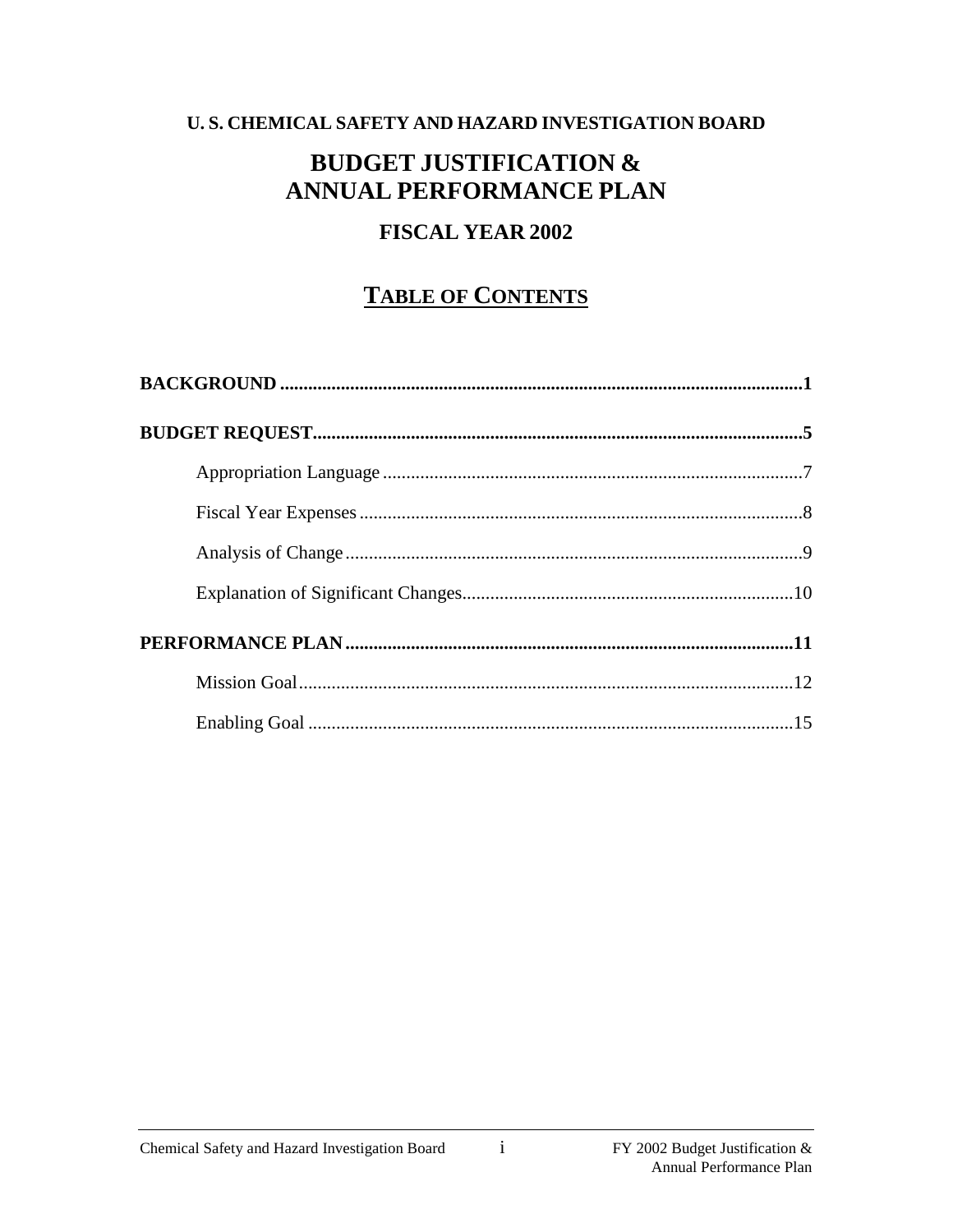# **BACKGROUND**

The U.S. Chemical Safety and Hazard Investigation Board (the Board or the CSB) is an independent, scientific investigatory agency, not a regulatory or enforcement agency. The CSB was created by the Clean Air Act Amendments of 1990. However, the Board was not funded and did not begin operations until January 1998. As the legislative history states: "The principal role of the new chemical safety board is to investigate accidents to determine the conditions and circumstances which led up to the event and to identify the cause or causes so that similar events might be prevented."<sup>[1](#page-2-0)</sup> This is a unique statutory mission. Congress explicitly recognized this fact, ensuring in law that no other agency or executive branch official may direct the activities of the Board. The Senate noted:

*The independence of the Board . . . is essential for several reasons. First, it is unlikely that an agency charged both with rule-making and investigating functions would be quick to acknowledge that existing requirements were insufficient to prevent an accident . . . . Second, the Board is intended as an organizational stimulus to an appropriate amount of regulatory activity by the Environmental Protection Agency [(EPA)] in this area . . . . A Board which did not operate independent from the [EPA] Administrator's direction would defeat the objective of stimulating regulatory action -- a stimulus created through the organizational tension built into the statutory relationship between the Board and the [Environmental Protection] Agency.* [Senate Report No. 101-228 (1989), pp 229-230]

Beyond serving as a stimulus to regulators, Congress recognized that Board investigations have the unique ability to identify serious chemical hazards that are not addressed by the Department of Labor's Occupational Safety and Health Administration (OSHA) or the EPA:

*[T]he investigations conducted by agencies with dual responsibilities tend to focus on violations of existing rules as the cause of the accident almost to the exclusion of other contributing factors for which no enforcement or compliance actions can be taken. The purpose of an accident investigation (as authorized here) is to determine the cause or causes of an accident whether or not those causes were in violation of any current and enforceable requirement.* [Ibid.]

#### **Mission Statement**

The mission of the CSB is to promote the prevention of major chemical accidents at fixed facilities.

<span id="page-2-0"></span><sup>&</sup>lt;sup>1</sup> Senate Rept. No. 101-228 (Page 231).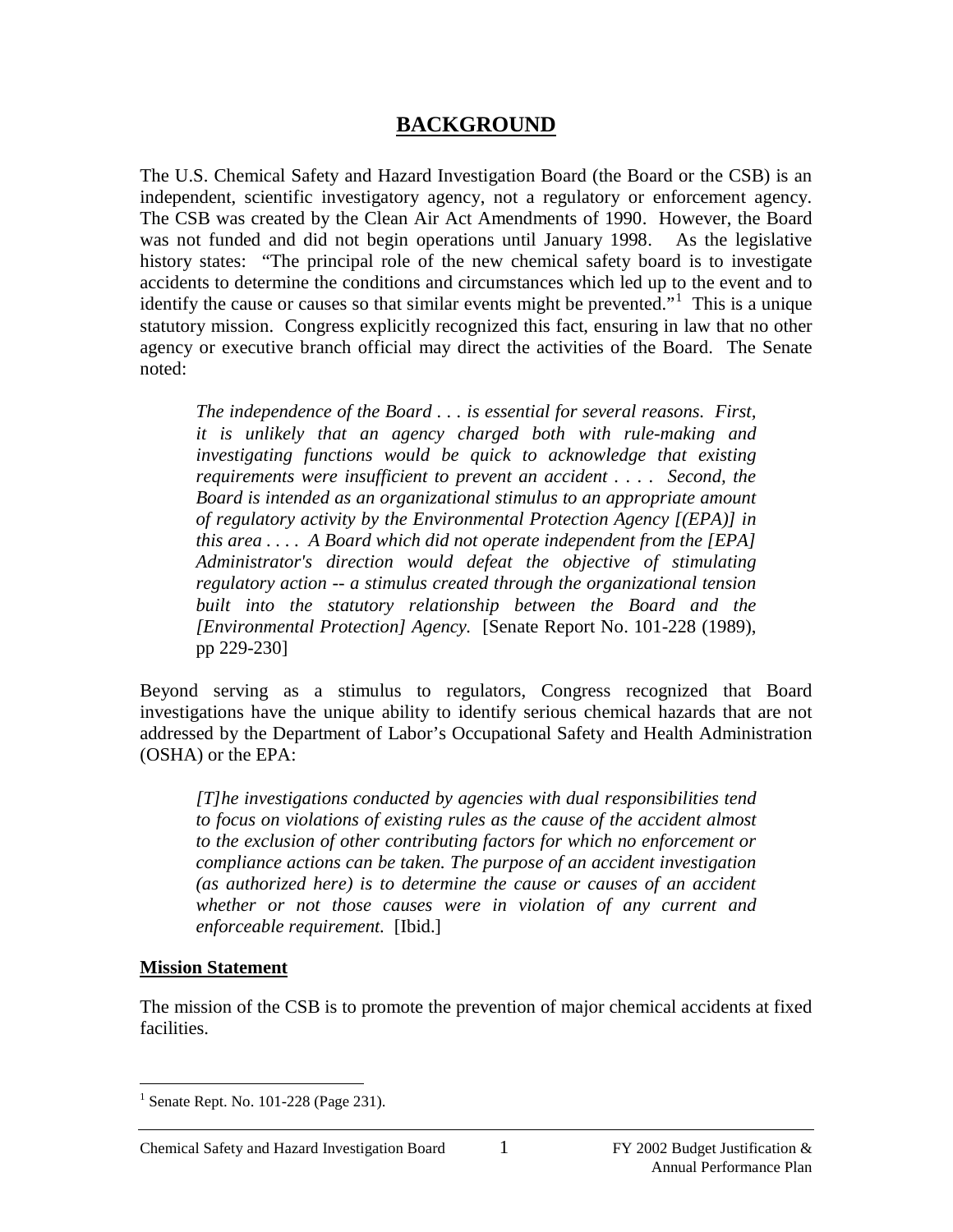# *How the Mission is Accomplished –*

To achieve the mission, the CSB has established the following vision for the organization when it becomes fully operational:

- Produce an average of five accident investigation reports and one hazard investigation report each year.
- Have an effective recommendations program.
- Have a system of chemical accident data collection and analysis that can be used to measure prevention effectiveness.
- Have a diverse, highly trained, productive workforce committed to continuous improvement and prevention of chemical accidents.
- Have an effective Board providing strategic direction and oversight.
- Have shared commitment with key stakeholders and customers on CSB mission, vision and goals.
- Have well-established public and private partnerships.

The CSB also conducts research, advises industry and labor on actions they should take to improve safety, and makes recommendations to local, state, and federal agencies such as the EPA and OSHA, the key federal entities regulating industries that use chemicals. As set forth in our strategic plan, the target date to achieve full operational status is fiscal year 2005.

# **Operations**

# *Governance –*

The CSB's authorizing statute provides for five Board members including a chairperson, each appointed by the President. The Board, like other similar multi-member federal agencies, is governed by majority vote. The Chairperson and Chief Executive Officer's (CEO) role is to execute the policies of the Board as a whole. As of February 2001, the CSB has three Board members with the positions of Chairperson and one Board member vacant. Significant decisions are made by majority vote. The Board members have divided the day-to-day functions of the CEO.

# *Emphasis on Investigations and Safety -*

Beginning in January 2000, the Board has allocated its resources to emphasize investigations and safety, in a manner consistent with Congressional direction.<sup>[2](#page-3-0)</sup> In

<span id="page-3-0"></span> $<sup>2</sup>$  House Conf. Rept. No. 106-379, (Pages 124 and 125)</sup>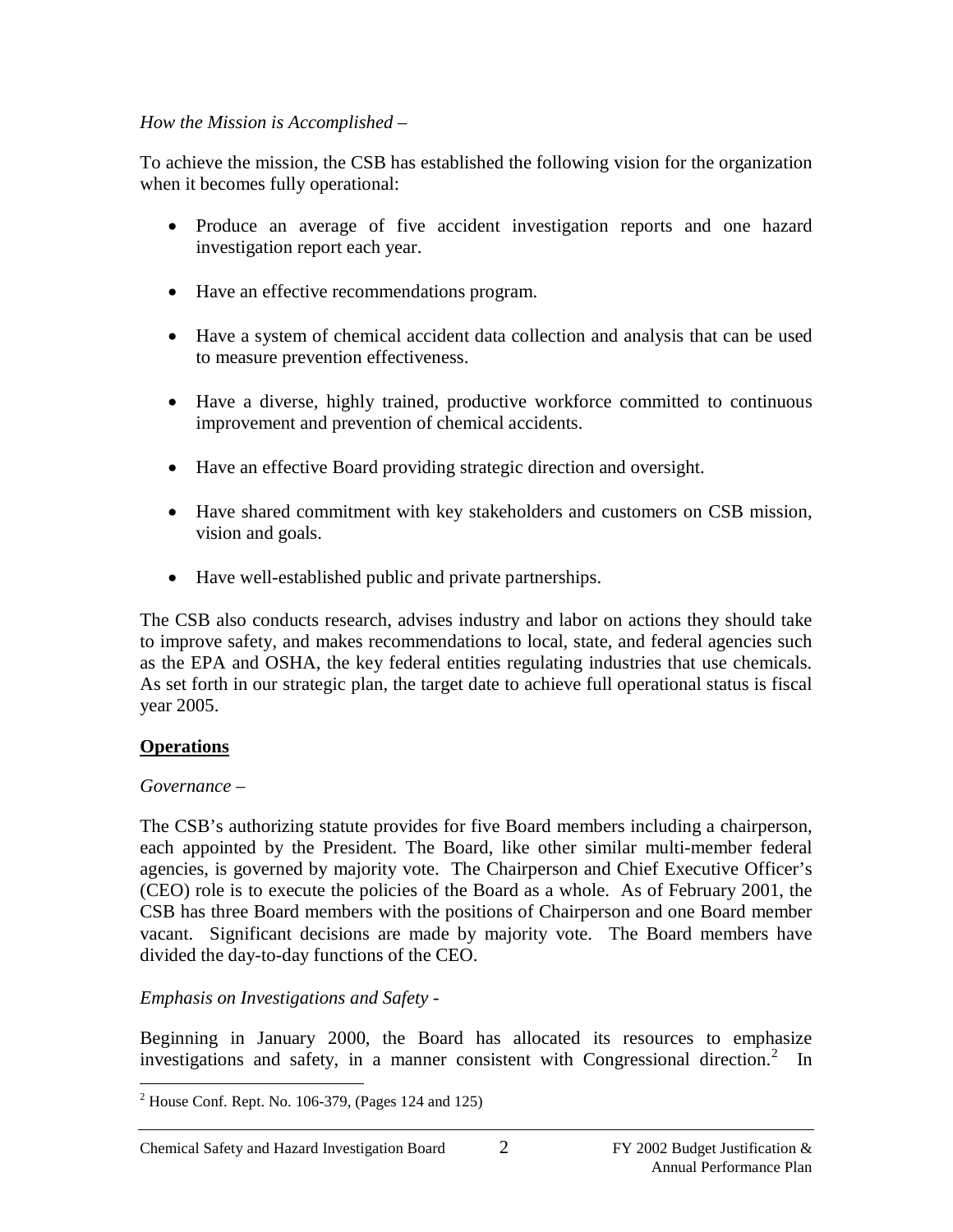FY 2000 the Board issued two incident investigation reports; revised its incident selection criteria and investigation protocol; initiated a hazard investigation<sup>[3](#page-4-0)</sup> on reactive chemicals; and developed a strategic hiring plan that resulted in increasing the staffing in the Office of Investigations and Safety Programs from seven in January 2000, to 16 in January 2001. In FY 2001 the CSB is prepared to launch two new incident investigations and one new hazard investigation, and plans to fill the four vacant positions in the Office of Investigations and Safety Programs. In addition, the Board is finalizing one incident investigation report and preparing two safety bulletins based on prior year investigations. The Board is also negotiating a memorandum of understanding with the National Transportation Safety Board to allow for 24-hour notification of chemical incidents and accidents.

The Board is reactive. The frequency, severity, and complexity of chemical incidents will vary from year to year. This makes planning for investigations difficult, and requires that the CSB be prepared to launch an incident investigation at any time. In addition, the investment of time required for each incident investigation and resource constraints prevent the CSB from investigating more than a small fraction of the accidents that fall within its purview. Therefore, the CSB must carefully select a modest number of incidents to investigate. The CSB prepared an incident selection procedure in FY 2000. The CSB revised the investigation selection procedure and presented it to stakeholders in July 2000. Comments from stakeholders were reviewed and the Board discussed the final draft at a public meeting in September 2000. A final procedure was adopted by the Board and is currently being applied to chemical incidents at fixed facilities. We will continue to refine the procedure as we gain further insight into the scope and characteristics of the universe of chemical incidents.

Incidents investigated by the CSB involve diverse manufacturing operations that typically use dissimilar equipment and proprietary technologies. In early FY 2000, the Board adopted an interim investigation protocol. The CSB subsequently revised the protocol and vetted draft revisions with stakeholders. The revised investigation protocol was presented at a public meeting in September 2000, and is ready for application to the next field investigation. We will continue to modify the procedures as we conduct investigations and identify items that require adjustment.

Incident and hazard investigation reports include recommendations for the prevention of future similar incidents. These recommendations improve chemical safety only if they are accepted and implemented by the appropriate public and private sector parties. To accomplish this, the CSB must have a recommendations program that: (1) identifies the appropriate parties to receive recommendations, (2) disseminates the information to them, (3) conducts ongoing advocacy activity to promote the adoption of its recommendations, and (4) evaluates the effectiveness of its recommendations. With the recent additions to the technical staff, we are now able to fully develop the recommendations program.

<span id="page-4-0"></span><sup>&</sup>lt;sup>3</sup> In the course of conducting incident investigations and through other surveillance functions, the CSB sometimes is alerted to the possibility of significant safety problems that are beyond the scope of any one particular investigation. As a result, the Board conducts a hazard investigation (safety study) to better understand the nature and causes of specific safety problems.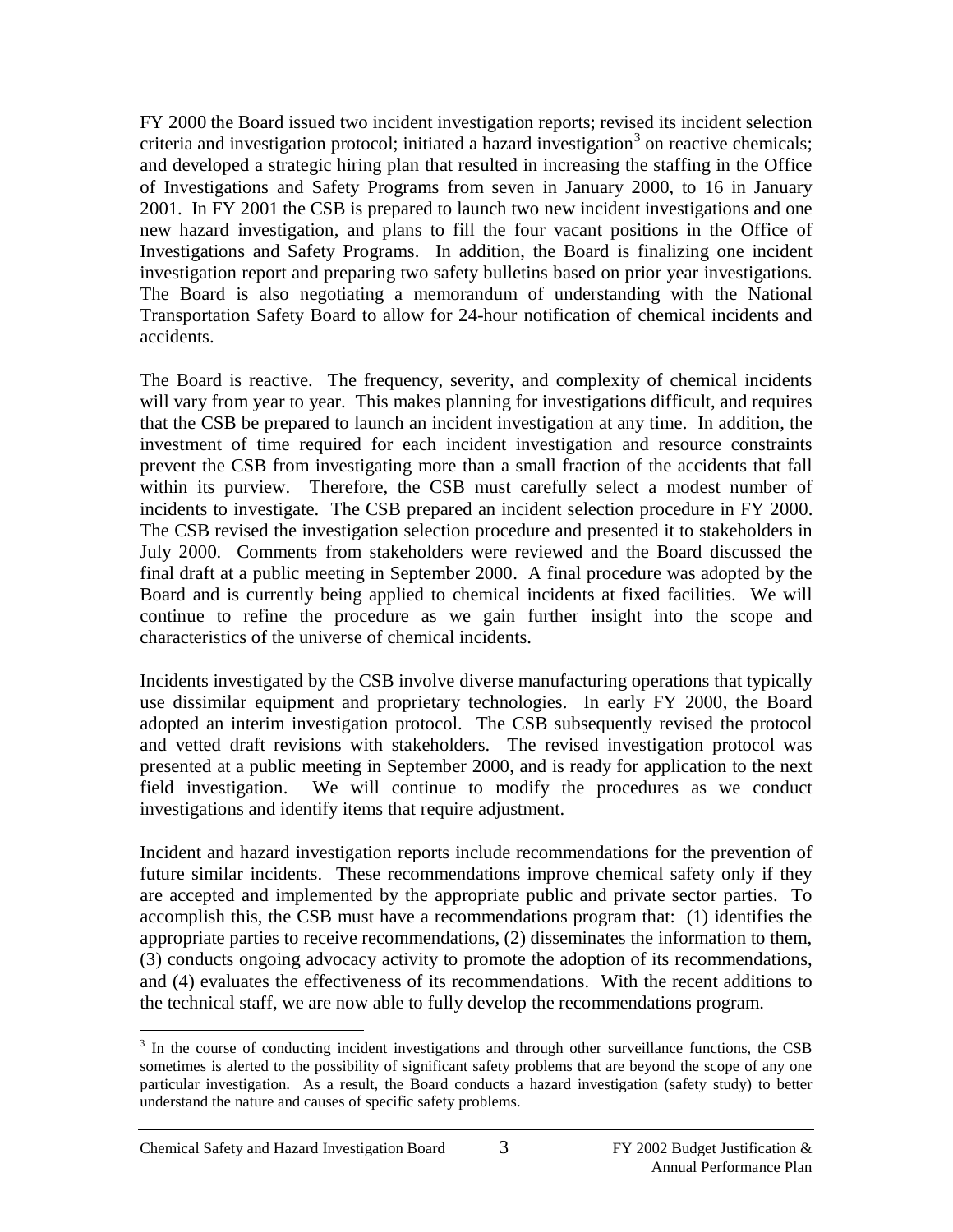#### *Personnel -*

Prevention of chemical accidents requires the careful application of resources to the conduct of quality scientific investigations, formulation of sound safety recommendations, and effective advocacy in support of them. A highly productive, diverse team oriented staff is an essential resource to accomplish the mission of the agency. The CSB developed and implemented a successful hiring strategy in FY 2000, which resulted in more than doubling the technical staff. The challenge in FY 2001 and FY 2002 is to train and develop the staff so the CSB can complete its investigation reports, advocate for safety recommendations, and assess data systems regarding chemical incidents in a timelier manner.

# *Strategic Plan -*

In FY 2000, the Board completed its first Strategic Plan for the agency, which outlines an ambitious but achievable set of goals for itself for Fiscal Year 2001 through Fiscal Year 2005. The Board and staff participated in a comprehensive, structured strategic planning process involving collaboration with all staff in retreats, interviews, and all hands meetings. The CSB also conducted outreach activities with its key stakeholders to solicit input and feedback from professionals working in the fields most impacted by the agency's activities. Outreach and coordination included presentations, public meetings with a broad range of stakeholders, discussions with key Congressional staff, and a Strategic Planning Stakeholder Roundtable. Based on these discussions, the CSB adopted the following two overarching goals:

• **Mission Goal** – Promote the prevention of chemical accidents.

# *The CSB accomplishes this goal by:*

- Producing timely, high quality investigation reports, recommendations and other technical products;
- Developing effective outreach and partnerships with stakeholders; and
- Developing and implementing a system for chemical accident data collection that can be used to measure prevention effectiveness.
- **Enabling Goal** Enhance management of CSB and establish a diverse, highly skilled, productive workforce.

*The CSB accomplishes this goal by:*

- Clearly delineating roles, responsibilities and accountabilities for Board members and staff;
- Developing and implementing administrative and personnel policies including family-friendly policies; and
- Completing organizational, information technology, and physical infrastructure.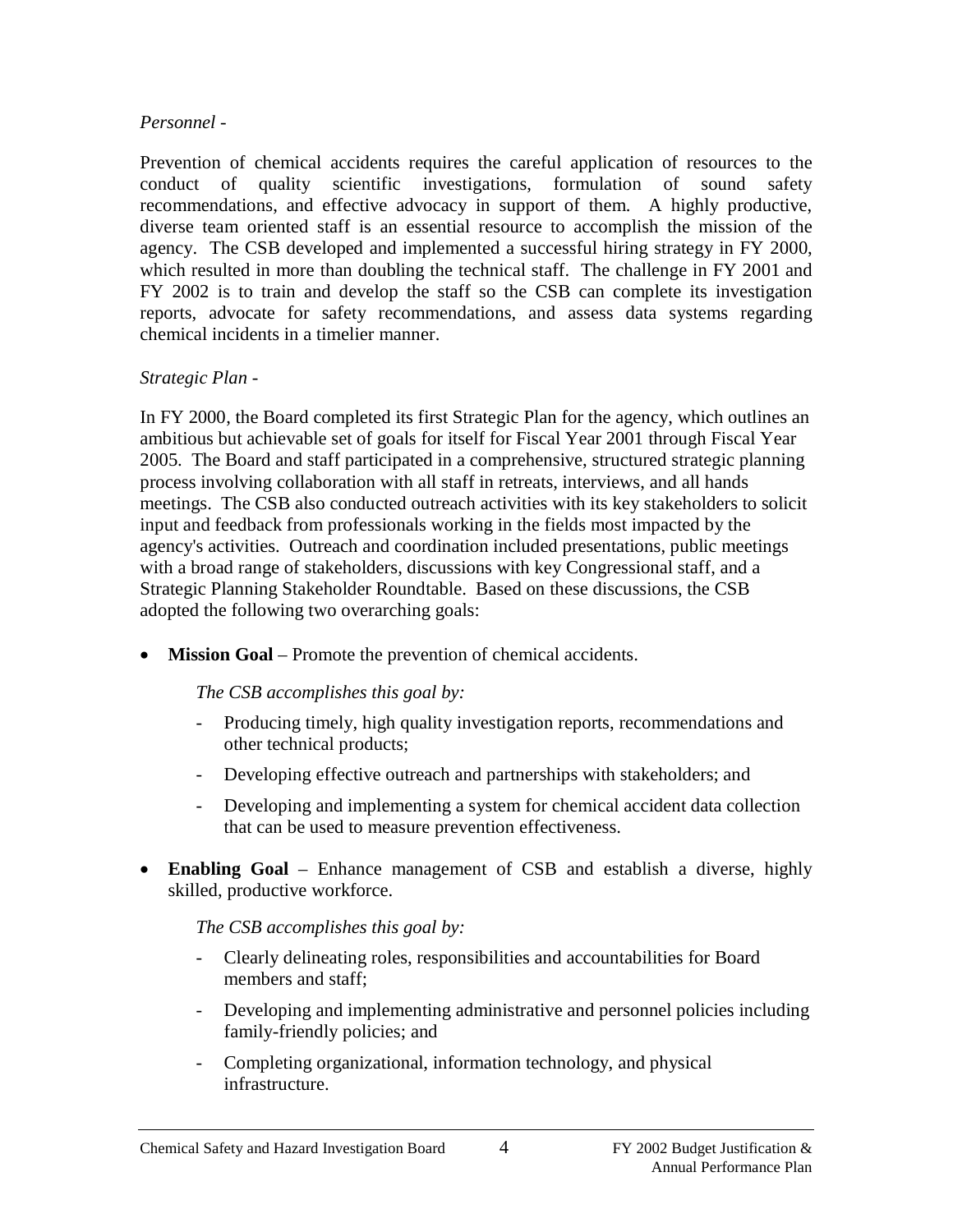# **BUDGET REQUEST**

The Board has put the mistakes of the past behind us. We have turned the corner and are moving in a positive direction to fulfill our mission. Now we ask the Congress to provide the resources that will enable us to succeed. As set forth in our strategic and performance plans, the goal is in sight and with the support of the Congress we will reach it.

#### *Overall –*

The Board's budget request for FY 2002 is \$9 million.<sup>[4](#page-6-0)</sup> This represents a 20 percent increase over its FY 2001 appropriation of \$7.5 million. Approximately \$1 million of the increase is for additional personnel costs, which are largely attributable to the CSB's successful hiring program conducted during calendar year 2000. The remaining \$443,000 of the increase is for nonpersonnel costs, such as consulting services and space rental, which are necessary to realize the Board's goals stated in our performance plan for FY 2002. The funding will allow the Board to initiate two incident investigations, and one hazard investigation. In addition, Board will be able to evaluate and revise its incident selection criteria, investigation protocol, recommendations program, and continue efforts on data systems issues. Finally, the increase will permit the Board to conduct public meetings, hire three additional staff members in its Office of Investigations and Safety Programs, and continue to develop its infrastructure.

#### *Key Components –*

The key components of the Board's total budget are 57 percent for personnel (salary and benefits), 24 percent for support contracts, and 8 percent for rent. In a deliberate effort to limit the growth of its budget and to use the majority of its funds in support of its mission goal, the Board outsources most of its administrative activities. This results in streamlined internal business processes and allows the maximum number of positions to be allocated to investigations and safety programs staff. Whenever possible, the Board buys, through support contracts, specific technical expertise (e.g., performance of laboratory tests on evidence from an incident scene) in lieu of building that particular capability, thus conserving resources.

#### *Constraints –*

• Technical Training. The Board has been successful in its hiring of technical staff. In FY 2001 and continuing in FY 2002, the Board will focus efforts on training the investigations and safety programs staff. The Board plans to develop and implement a comprehensive technical training program in FY 2001, and plans to fill a training officer position. The CSB's investigations require techniques and analyses that go beyond those generally used to conduct typical public and private sector

<span id="page-6-0"></span><sup>&</sup>lt;sup>4</sup> As authorized in its enabling statute, the Board, as an independent agency, is authorized to submit its own budget request directly to the Congress, simultaneously transmitting a copy to the Executive Branch.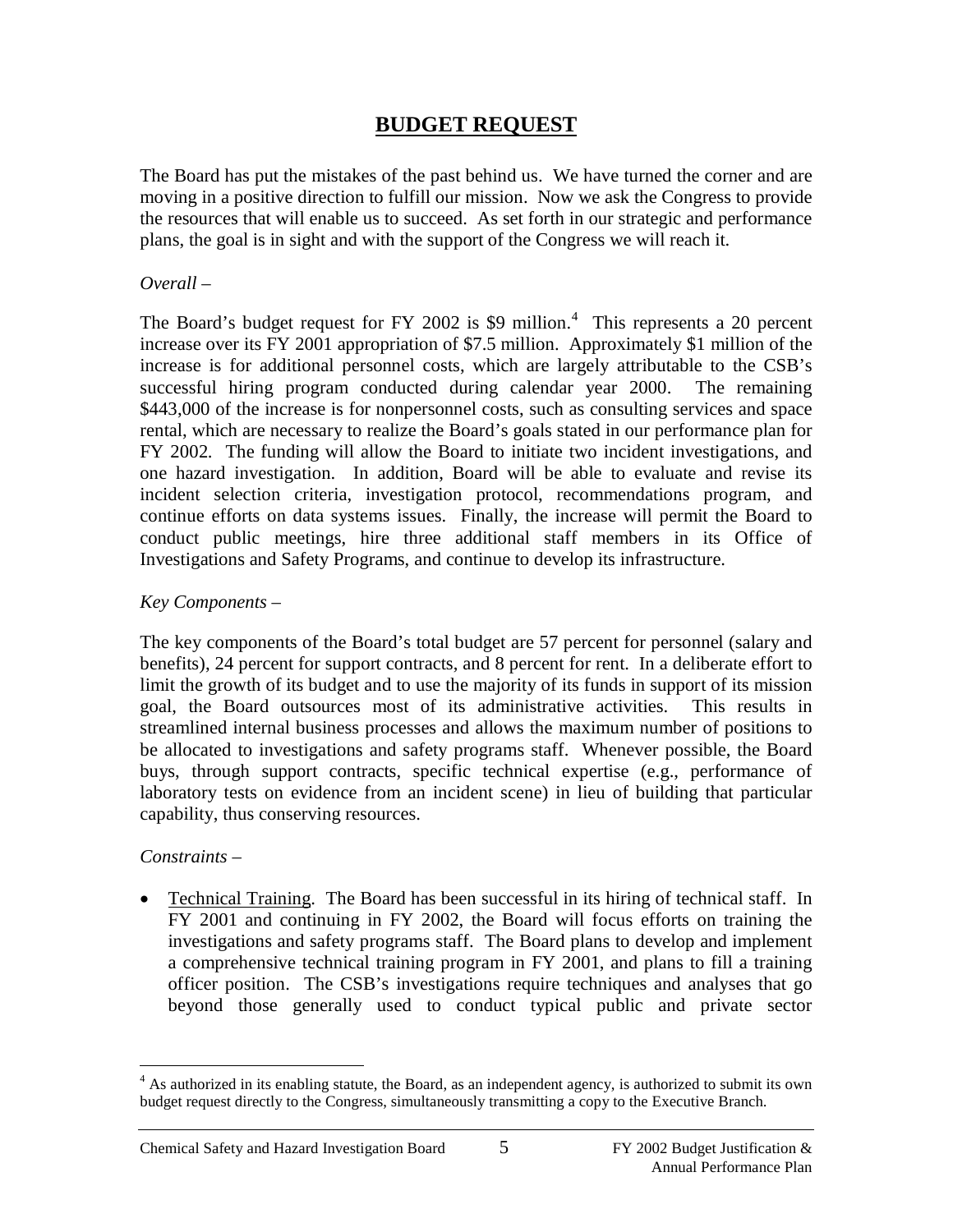investigations, so the CSB training program will include evidence analysis and the production of reports that identify the root and contributing causes of incidents.

• Infrastructure. The Board began operations in January 1998 as a new federal entity, without transference of staff and infrastructure from an existing federal agency. The Board originally anticipated a three-year start up period, but this underestimated the size of the task. In FY 2002, the Board will continue building its physical and organizational infrastructure, and devoting resources to develop its policies and procedures.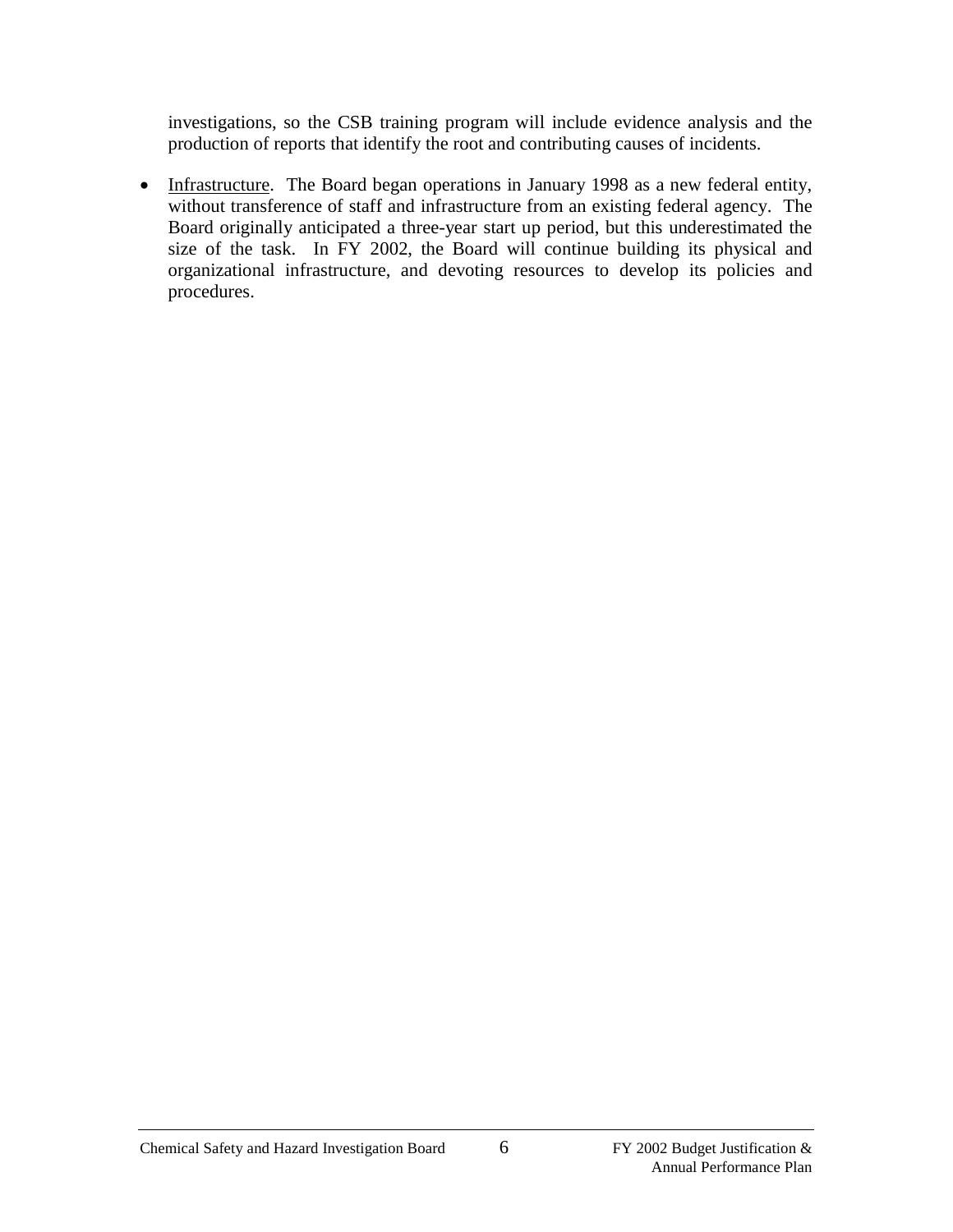#### **FY 2002 APPROPRIATION LANGUAGE**

#### CHEMICAL SAFETY AND HAZARD INVESTIGATION BOARD Federal Funds

#### General and Special Funds

#### SALARIES AND EXPENSES

For necessary expenses of the Chemical Safety and Hazard Investigation Board in carrying out activities pursuant to section  $112(r)(6)$  of the Clean Air Act, 42 U.S.C. § 7412, including hire of passenger vehicles and for services as authorized by 5 U.S.C. § 3109 but at rates for individuals not to exceed the per diem equivalent to the maximum rate payable for senior level positions under 5 U.S.C. § 5376, and for uniforms, or allowances therefore, as authorized by law  $(5 \text{ U.S.C. } § 5901 - 5902)$ , \$9,000,000 to be available until expended.<sup>[5](#page-8-0)</sup>

<span id="page-8-0"></span> $<sup>5</sup>$  For FY 2002, and subsequent years, the Board desires Congressional approval for its appropriations to be</sup> available until expended. Because of the nature of chemical incident occurrence, it is not possible to accurately forecast budget requirements for incident investigation from year to year. With the approval of Congress, making funds available until expended will permit the Board to carryover unused funds in years when large numbers of significant investigations are not conducted so that they may be used in other years when additional funding is required. This is consistent with budget authorities of other agencies, such as the National Transportation Safety Board and the Federal Emergency Management Agency, where predictions of future activities are difficult to make.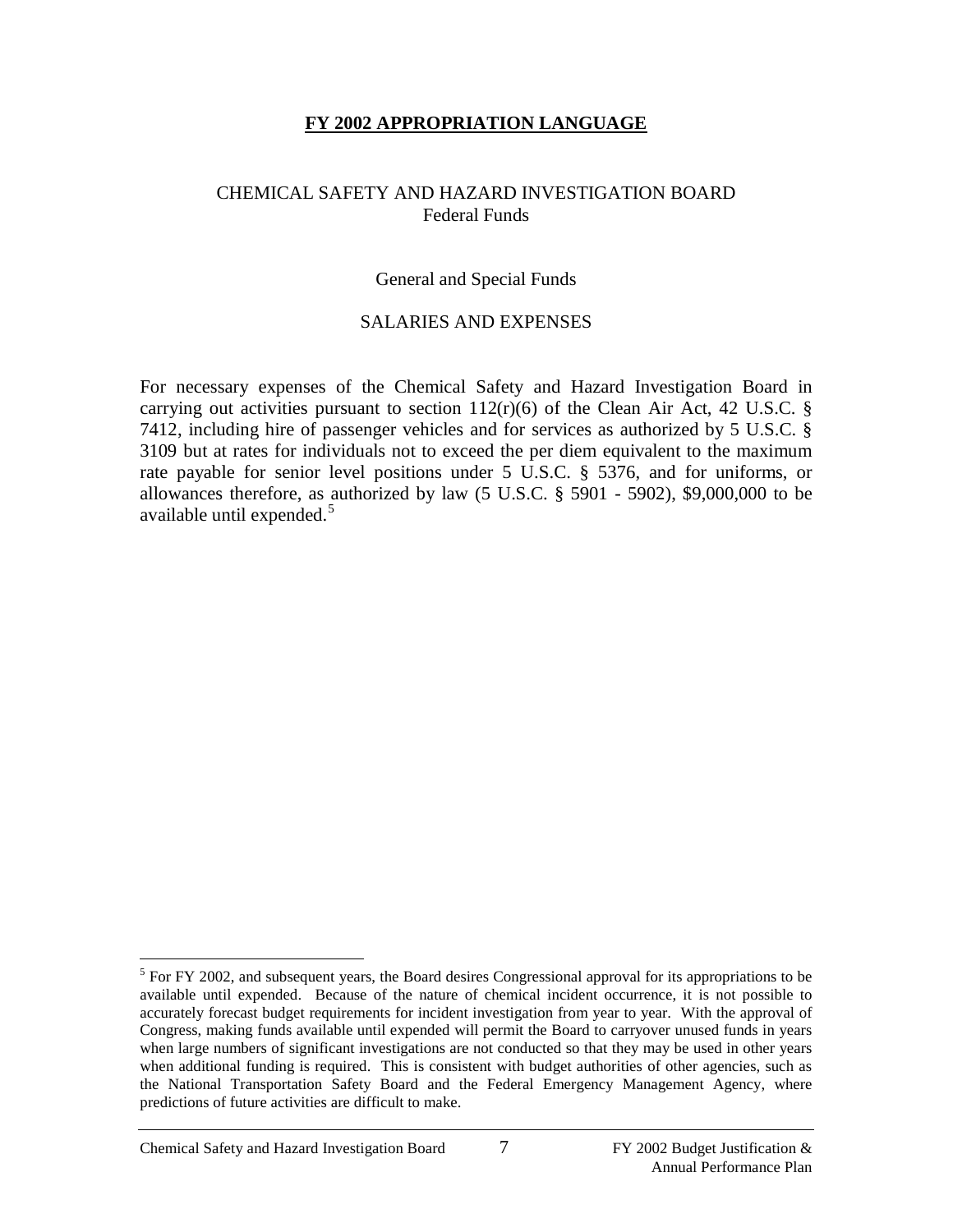#### **CHEMICAL SAFETY AND HAZARD INVESTIGATION BOARD FISCAL YEAR EXPENSES**

(in thousands of dollars)

| <b>Object Classification</b>                            | <b>FY 2000</b><br><b>Actual</b> | <b>FY 2001</b><br><b>Available</b><br><b>Funding</b> | <b>FY 2002</b><br><b>Estimate</b> |  |
|---------------------------------------------------------|---------------------------------|------------------------------------------------------|-----------------------------------|--|
| Personnel compensation & benefits                       | \$2,814                         | $\mathbb{S}$<br>4,078                                | \$5,152                           |  |
| Travel and transportation of persons                    | 88                              | 468                                                  | 437                               |  |
| Transportation of things                                | 12                              | $\overline{3}$                                       | 8                                 |  |
| Space rental                                            | 383                             | 589                                                  | 762                               |  |
| Communications, utilities, and miscellaneous<br>charges | 152                             | 203                                                  | 177                               |  |
| Printing and reproduction                               | 75                              | 49                                                   | 50                                |  |
| Other services $1$                                      | 3,027                           | 1,864                                                | 2,125                             |  |
| Supplies and materials                                  | 227                             | 217                                                  | 226                               |  |
| Equipment                                               | 1,083                           | 12                                                   | 63                                |  |
| Totals                                                  | 7,861<br>\$                     | \$<br>7,483                                          | 9,000<br>\$                       |  |

 $1$  Includes training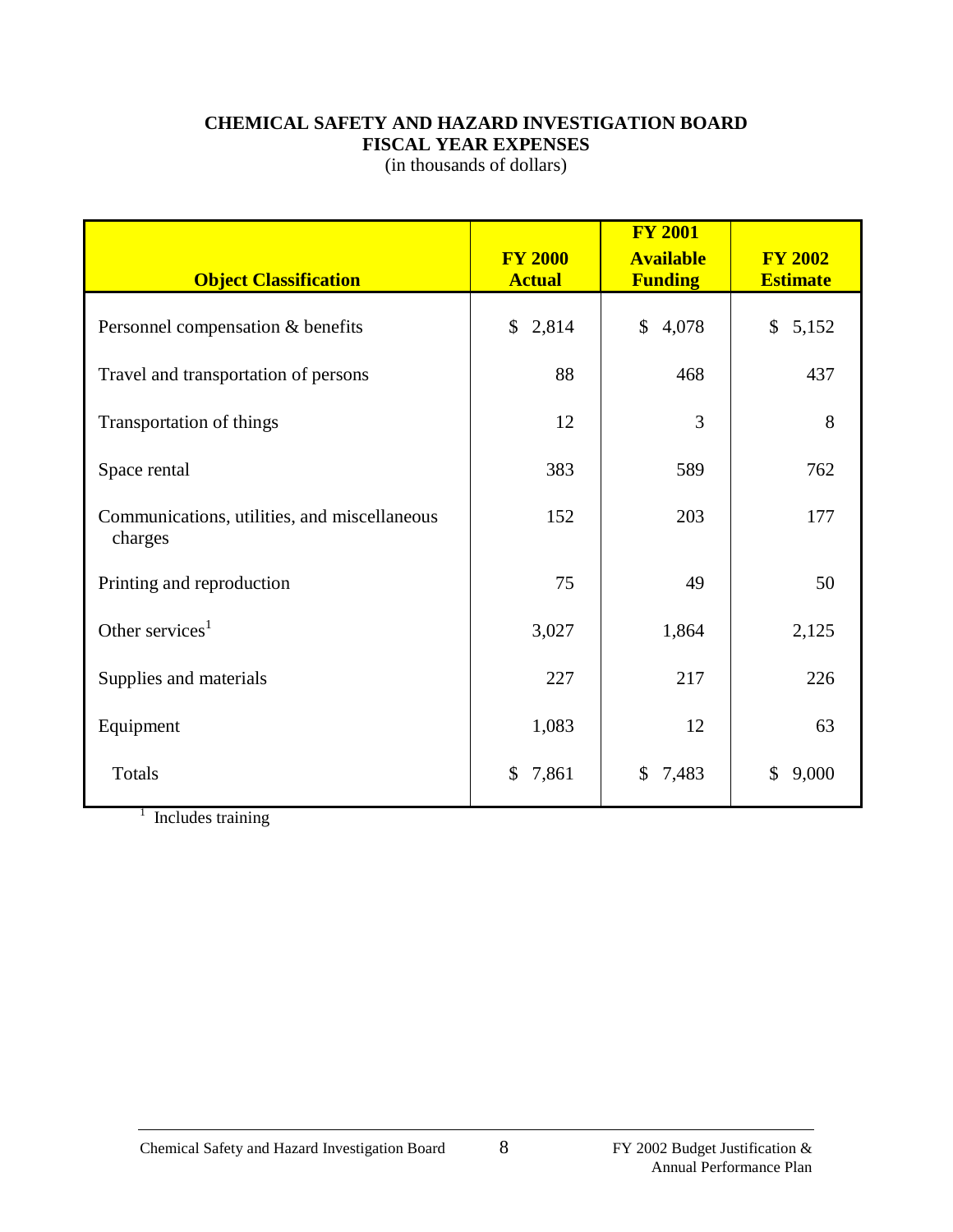# **ANALYSIS OF CHANGE**

(in thousands of dollars)

|                                                                                                                                                                                                                           | \$<br>7,483                                     |
|---------------------------------------------------------------------------------------------------------------------------------------------------------------------------------------------------------------------------|-------------------------------------------------|
| <b>Summary of Adjustments to Base and Built-In Changes:</b>                                                                                                                                                               |                                                 |
| <b>Personnel Cost Increases</b> <sup>1</sup>                                                                                                                                                                              |                                                 |
| Annualization of new FY 2001 positions and January 2001 pay increase                                                                                                                                                      | 322<br>582<br>170                               |
|                                                                                                                                                                                                                           | 1,074                                           |
| <b>Nonpersonnel Cost Increases</b>                                                                                                                                                                                        |                                                 |
| Other services: consulting \$51; incident notification \$61; chemical accident<br>data system \$51; legal services \$7; training \$102; administrative<br>Equipment: computer equipment \$50; investigation equipment \$1 | 173<br>(31)<br>5<br>(26)<br>1<br>261<br>9<br>51 |
|                                                                                                                                                                                                                           | 443                                             |
|                                                                                                                                                                                                                           | \$1,517                                         |
|                                                                                                                                                                                                                           | \$9,000                                         |

 $1$  Benefits are calculated at 22 percent of base pay.

 $2$  FY 2002 pay raise estimated at 5.5 percent of base pay.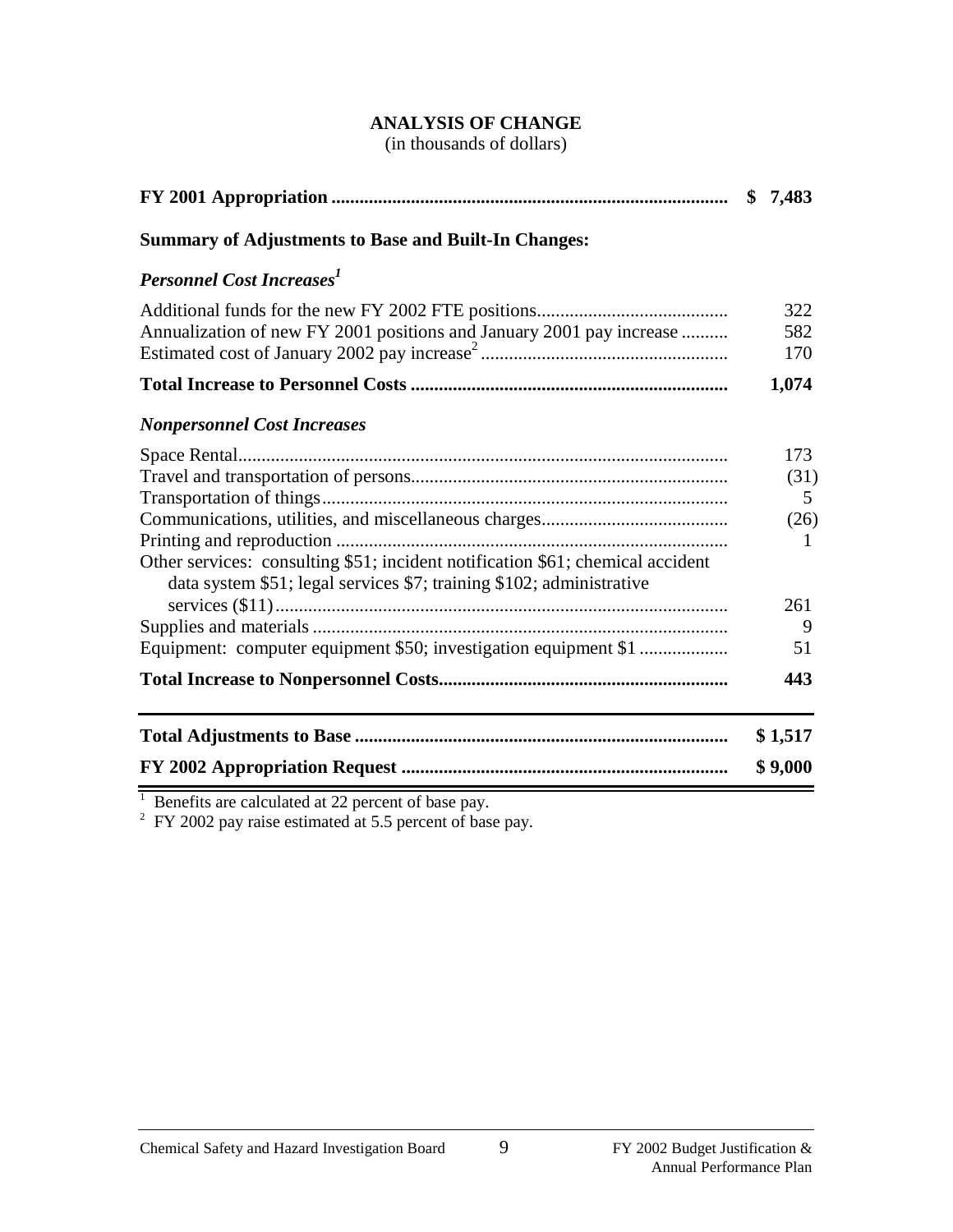# **EXPLANATION OF SIGNIFICANT CHANGES**

*Personnel Costs:* Staffing levels will increase from 42 to 45 full-time positions to achieve the planned accomplishments for FY 2002. An increase of \$322,000 will be required to pay the compensation for the new employees. Additional funding of \$582,000 is required to annualize the compensation for employees hired in FY 2001, and to pay costs of the January 2001 pay increase. Finally, we estimate an increase of \$170,000 will be needed to fund the January 2002 pay increase.

*Space Rental*: Space rental costs will increase by \$173,000 in FY 2002. This is due to a 2 percent increase in our overall rental payment, and increased operating expenses (such as cleaning, maintenance, and heating) associated with additional office space obtained to accommodate the staff hired in FY 2001.

*Travel and Transportation of Persons:* Although travel associated with investigations will increase in FY 2002, there is a net decrease of \$31,000 due to fewer reimbursements for relocation travel expenses. In FY 2001, the CSB completed the significant hiring of staff for the Office of Investigation and Safety Programs. The majority of these individuals, including all new investigators, lived outside the Washington DC commuting area, and in accordance with our strategic hiring plan we reimbursed qualified staff for their costs to relocate.

*Communications, Utilities, and Miscellaneous Charges* The decrease of \$26,000 is mostly attributable to the Board buying furniture in FY 2001 after moving to new office space. Furniture rental costs for FY 2001 are estimated at \$30,000, and this cost will not be incurred in FY 2002.

*Other Services*: This includes an increase of \$51,000 for consultants to support incident and hazard investigation capabilities, training and guidance, and laboratory analyses on materials. The CSB will obtain notification services from the National Transportation Safety Board for a cost of \$61,000, which will allow for 24-hour coverage of chemical incident activities. The CSB will require support for design of the chemical accident data system, which is an additional cost of \$51,000. Legal services are increased by \$7,000, and training is increased by \$101,000 due to the increased staff level and the fully implemented comprehensive training program for the technical staff. Finally, administrative services will decrease by a net \$11,000, due largely to the Inspector General for the Federal Emergency Management Agency taking over responsibility for auditing our FY 2001 financial statements.

*Supplies and Materials*: Office supplies are budgeted to increase by \$9,000, due to the increased staff and associated workload in FY 2002.

*Equipment*: Computer equipment is budgeted to increase \$50,000, primarily because the servers in our local area network will need to be replaced or upgraded. In addition, investigation equipment will increase by \$1,000 to supply new investigators and to replenish the inventory.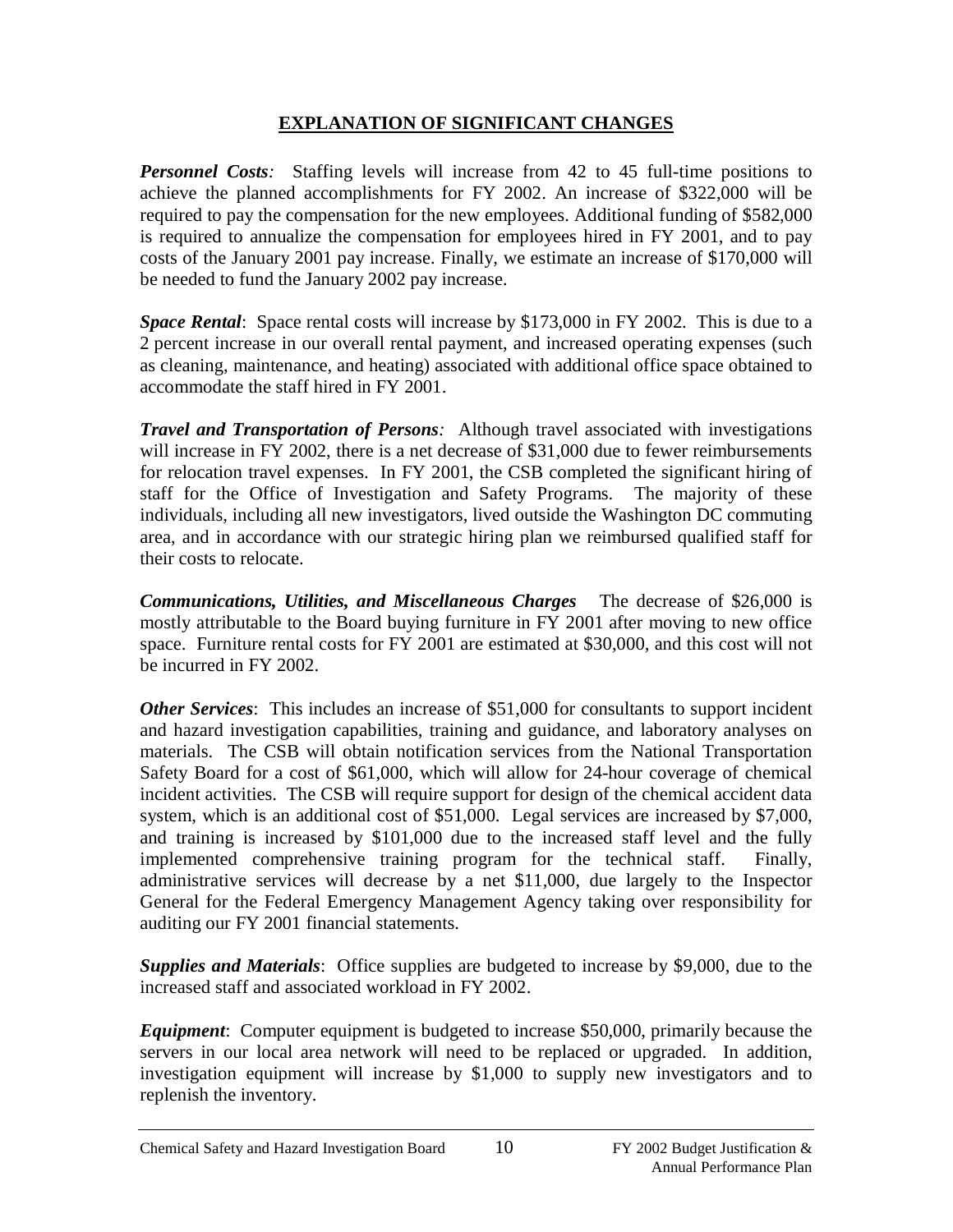# **PERFORMANCE PLAN**

The CSB's performance plan for FY 2002 reflects the five-year Strategic Plan that was developed during FY 2000 in consultation with stakeholders and other interested parties, and adopted by the Board members on September 29, 2000.

This performance plan explains how the Board's overarching mission and enabling goal that were identified in our strategic plan will be addressed during FY 2002. The Board's overarching goals are:

- **Mission Goal** Promote the prevention of chemical accidents.
- **Enabling Goal** Enhance management of CSB and establish a diverse, highly skilled, productive workforce.

Resources requested for FY 2002 will be used in support of these two overarching goals. Aside from general infrastructure expenditures, funds will be used almost entirely for technical personnel (Board staff and contractors), expenses, and support activities associated with conducting investigations.

The CSB is faced with many challenges in FY 2002. Developing the technical staff remains one of the Board's most difficult challenges. Although the CSB has filled 16 positions in the Office of Investigation and Safety Programs, there are currently 4 remaining positions to be filled. In addition, two Board seats and the position of Chairperson are vacant. As the CSB strives to carryout its primary mission of promoting the prevention of chemical accidents, the challenge of developing the technical staff directly impacts the agency's effectiveness to be as productive and efficient as possible. One of the key elements of developing the staff is training them to conduct incident investigations, which require techniques and analyses that go beyond those generally used to conduct typical public and private sector investigations.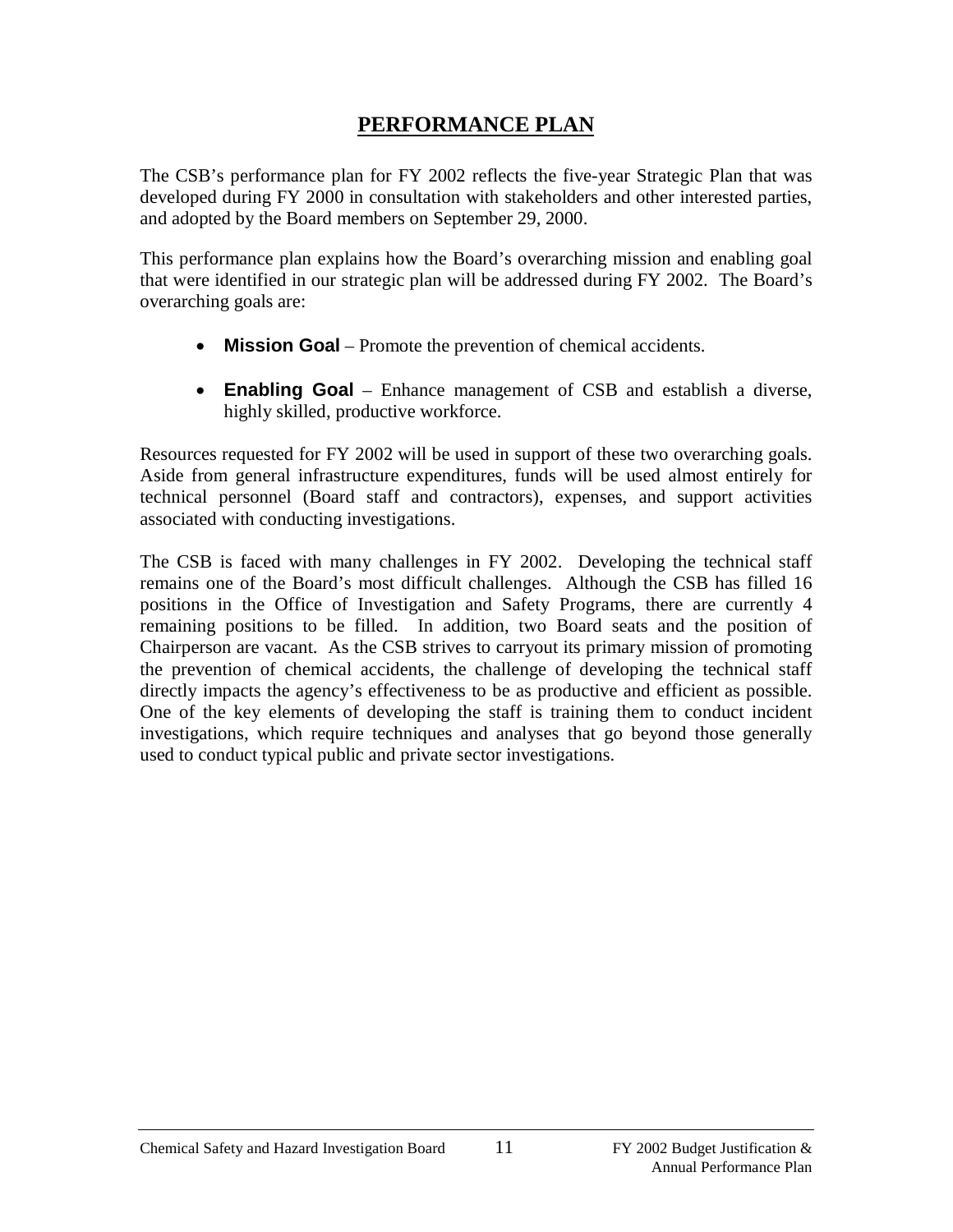# **Mission Goal:** Promote the prevention of chemical accidents.

| <b>FY 2000</b><br><b>FY 2001</b><br><b>Available</b><br><b>Actual</b> |                | <b>FY 2002</b><br><b>Estimate</b> |                |                  |                |
|-----------------------------------------------------------------------|----------------|-----------------------------------|----------------|------------------|----------------|
| <b>Workvears</b>                                                      | <b>Dollars</b> | <b>Workvears</b>                  | <b>Dollars</b> | <b>Workvears</b> | <b>Dollars</b> |
| 17                                                                    | \$5,611        | 27                                | \$6,045        | 33               | \$7,320        |

#### **Workyears and Dollars**

(in thousands of dollars)

The Board believes that accomplishing its mission depends on the application of state-ofthe art investigative procedures, production of timely investigation reports, well-reasoned and precisely targeted recommendations, design and completion of complementary hazard investigations, and interaction with the professional and technical organizations involved in the prevention of accidental chemical releases. Investigative and research efforts need to be focused on those opportunities that will provide the greatest benefit to chemical incident prevention strategies across the broad spectrum of chemical users. The performance goals identified in support of this strategic goal will enable the Board to meet this challenge. Our processes and procedures will require ongoing evaluation and improvement to ensure that the resources provided are justified and give value to the public.

# *Performance Goal #1*

Produce timely, high quality investigation reports, recommendations, and other technical reports.

# **Performance Indicators**

- Two major accident investigations initiated
- At least one hazard investigation report completed and released
- Effective coordination of industry, unions, state, federal and local entities in the conduct of investigations
- Implementation of the majority of the CSB's recommendations

# **Operational Processes**

To meet this performance goal, the CSB will:

- Launch 2 new investigations and one hazard investigation
- Complete 2 investigation reports
- Update Memorandum of Understandings with selected agencies
- Implement training program to develop technical staff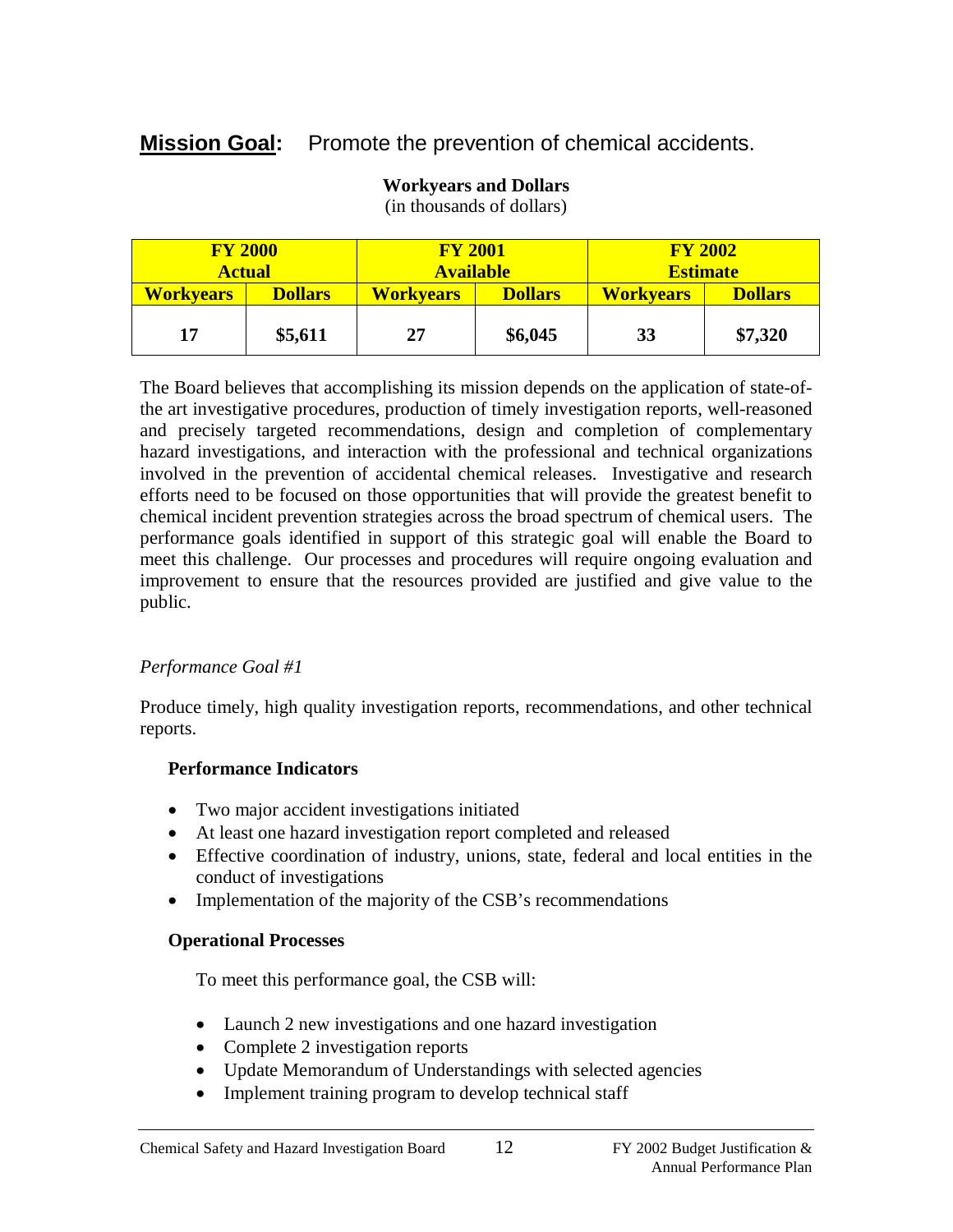#### **Validation**

Performance will be verified and validated by:

- Number of accident investigations initiated and reports issued
- Number of hazard investigations initiated and completed
- Data from surveys, questionnaires, and documented interviews of employees from agencies such as EPA, OSHA, and NTSB on effectiveness of coordination effects in the conduct of each investigation
- Data on number of safety recommendations adopted
- Surveys and data analyses on the effectiveness of CSB's recommendations

# *Performance Goal #2*

Develop effective outreach and partnerships with stakeholders

# **Performance Indicators**

- National recognition for taking steps that contribute to the prevention of chemical accidents
- Partnerships with stakeholders which promote the prevention of chemical accidents
- Wide distribution of CSB papers/publications

# **Operational Processes**

To meet this performance goal, the CSB will:

- Continue targeted investigation/recommendation outreach strategies
- Conduct surveys and questionnaires for feedback on investigation recommendations
- Improve public communications capacity
- Implement partnership strategy with stakeholder groups
- Participate in appropriate conferences, symposiums, presentations and publications
- Issue timely safety alerts as appropriate on current investigations

# **Validation**

Performance will be verified and validated by the number of partnership plans with stakeholders on dissemination of accident prevention information and safety alert information and data from surveys and documented interviews of stakeholders on effectiveness of outreach efforts.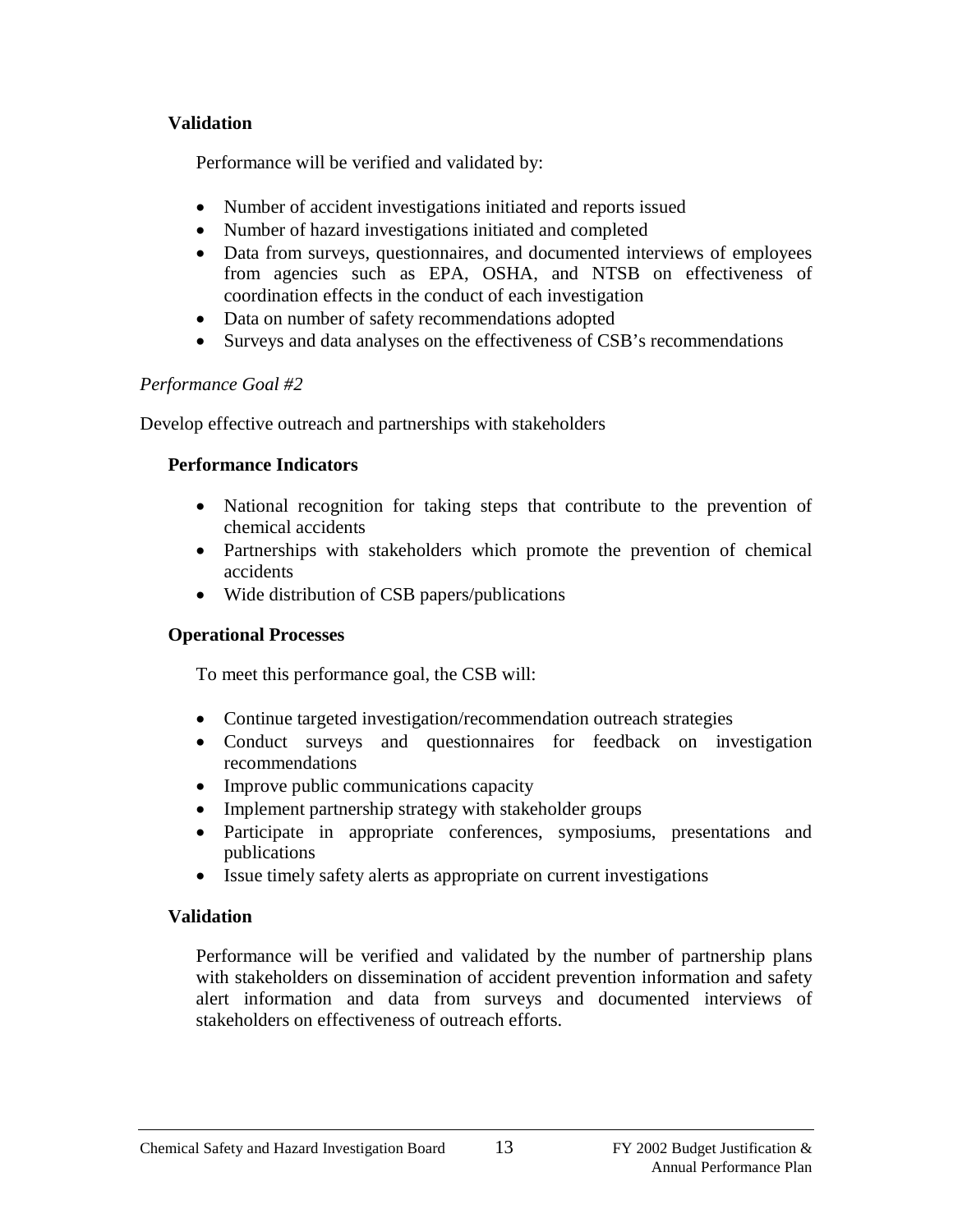#### *Performance Goal #3*

Implement a system for chemical accident data collection and analysis that can be used to measure prevention effectiveness

#### **Performance Indicators**

• Stakeholder consensus on key metrics, methodologies, and requirements for chemical accident data collection and analysis.

#### **Operational Processes**

To meet this performance goal, the CSB will:

• Initiate design for data system proposal

#### **Validation**

Performance will be verified and validated by:

• Design of system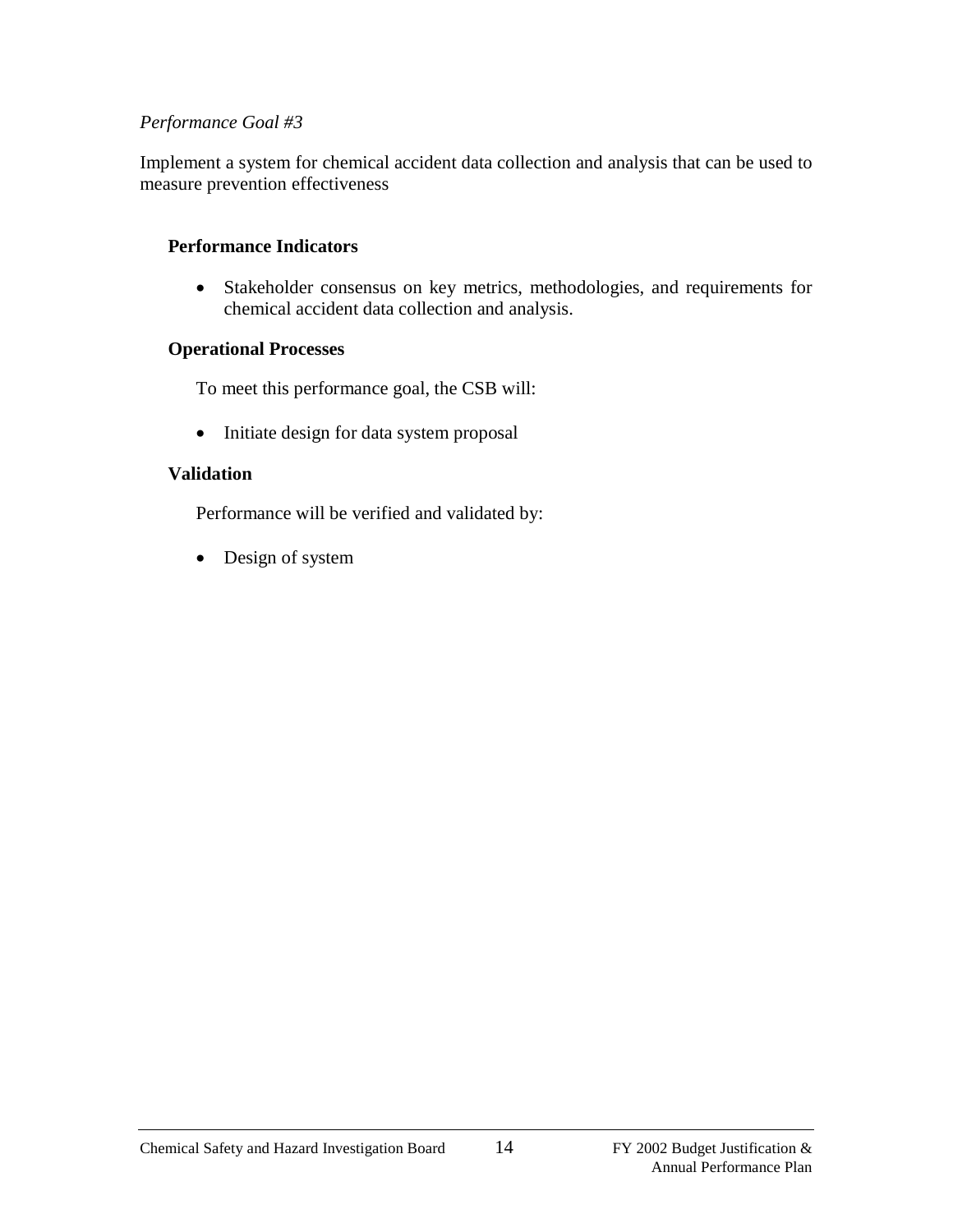# **Enabling Goal:** Enhance management of CSB and establish a diverse, highly skilled, productive workforce.

| <b>FY 2000</b>   |                | <b>FY 2001</b>   |                | <b>FY 2002</b>   |                |
|------------------|----------------|------------------|----------------|------------------|----------------|
| <b>Actual</b>    |                | <b>Available</b> |                | <b>Estimate</b>  |                |
| <b>Workvears</b> | <b>Dollars</b> | <b>Workyears</b> | <b>Dollars</b> | <b>Workvears</b> | <b>Dollars</b> |
| 9                | \$2,250        | 10               | \$1,438        | 12               | \$1,680        |

# **Workyears and Dollars**

(in thousands of dollars)

The Board believes that, if best management practices are emphasized every day throughout every activity, then a professional and efficient atmosphere will exist where other agency program goals can be accomplished. Good management practices dictate that the organization be well run, competent, technically accurate, flexible, and timely, to ultimately benefit both the employees and the taxpayers.

#### *Performance Goals*

- Clearly delineate roles, responsibilities and accountabilities for Board members and staff
- Develop and implement administrative and personnel policies including family friendly policies
- Complete organizational, information technology, and physical infrastructure

#### **Performance Indicators**

Efforts are underway in each of the performance goal areas addressed above; the key results will be the completion of each of the performance goals.

#### **Operational Processes**

To meet these performance goals, the CSB will:

- Incorporate new leadership & Board members
- Continue implementation of hiring plan
- Evaluate organizational structure and modify as necessary
- Update policies
- Implement training program to develop staff
- Evaluate physical and information technology infrastructure